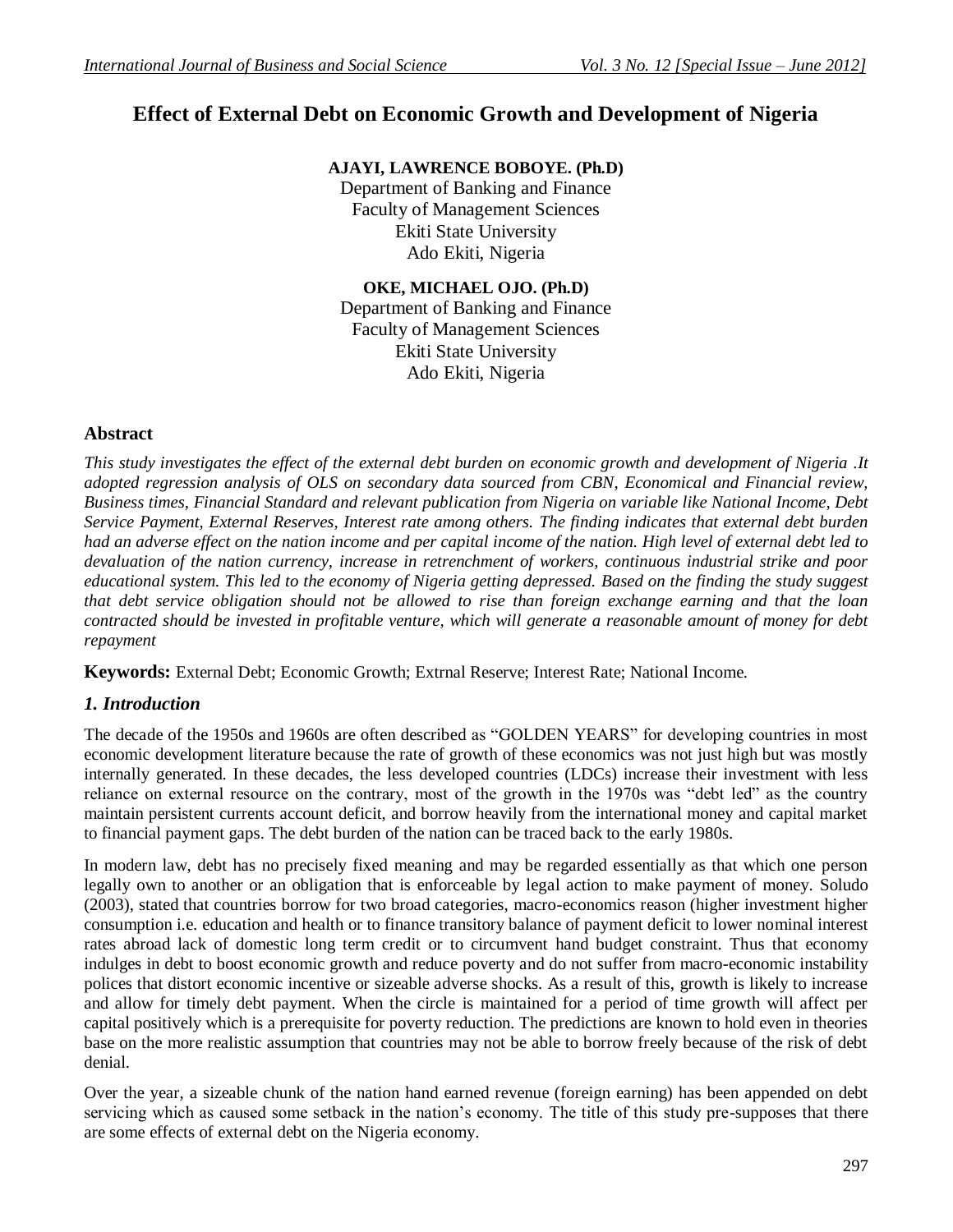However, the Nigeria economy today has unprecedented debt crises. The magnitude of the debt and it's associated adverse effect has become concern to the government. The issue of debt burden in Nigeria cannot be overemphasized. Debt burden is in fact a complex interrelated problem. Despite the government continuous effort on managing external debt, by embarking on several measures such as debt rescheduling, debt conversion, debt equity, debt forgiveness or cancellation, etc there exist yet a couple of unanswered questions that should be resolved which are:

- i) Examine the causes of external debt to burden on the Nigeria economy?
- ii) What impact does it have on the economy?
- iii) Is debt burden on future generation?

### **Research Question**

The following question will form the basis of this investigation.

- i) What are the effect of external debt on economic growth of Nigeria i.e. impact of the huge, debt service payment on the various sectors and aspects of the country such as standard of living of the people, domestic employment level, imports level domestic saving and external payment?
- ii) What are the natures, causes, consequence of Nigeria external debt?
- iii) What are the pragmatic approach/measure used in reducing the debt burden in Nigeria
- iv) How the external debt management has performs their responsibility in managing the external debt of Nigeria?
- v) What are the recent developments in the debt management i.e debt relief initiative 2006

### **Statement of the Hypothesis**

The two hypotheses stated in null form to be tested in this study are:

- $H<sub>o</sub> =$  External debt has no significant effect on Nigeria economic growth and development
- $H<sub>o</sub>$  = Debt Service Payment, External reserve resource and interest rate has no significant effect on Nigeria economic growth and development

The rejection of the null hypothesis means the acceptance of the alternative hypothesis. *Where:*

 $H<sub>o</sub> =$  Null Hypothesis

### *2. Literature Review*

Nigeria, like most other less developed countries (LOCS) has been classified by the World Bank among the severely indebted low income countries since 1992. The nation inability to meet all it debt service payment constitute one of the serious obstacles to the inflow of external resources into the economy. The accumulation of debt service arrears which is being compounded with penalty interest has not permitted reduction in the debt stock, despite the fact that government has been servicing it external debt annually.

Hence in this section efforts are made to review relevant literature on the topic in order to ascertain its relevance to the Nigeria situation.

### **Conceptual Framework**

Eaton (1993) made simple distinction with the various stock and flows associated with debt. Regarding stocks a major distinction is made between disbursed and undisguised debt. Where as undisturbed debt is composed for mere commitment made by lenders and are, therefore, not accumulating interest, disbursed debt consists of commitment made by the lender that have been drawn on and have accumulated unpaid interest, putting differently, unpaid interest obligation are part of the disbursed debt. Thus, debt essentially refers to disbursed debt. When a government borrows, the debt is a public debt public either internal or external are debt incurred by the government through borrowing in the domestic and international market so as to finance domestic investment. Debt are classified into two i.e reproductive debt and dead weight debt. When a loan is obtained to enable the state or nation to purchase some sort of assets, the debt is said to be productive e.g money borrowed for acquiring factories, electricity, and refineries e.t.c however, debt undertaking to finance war and expenses on current expenditure are dead weight debt.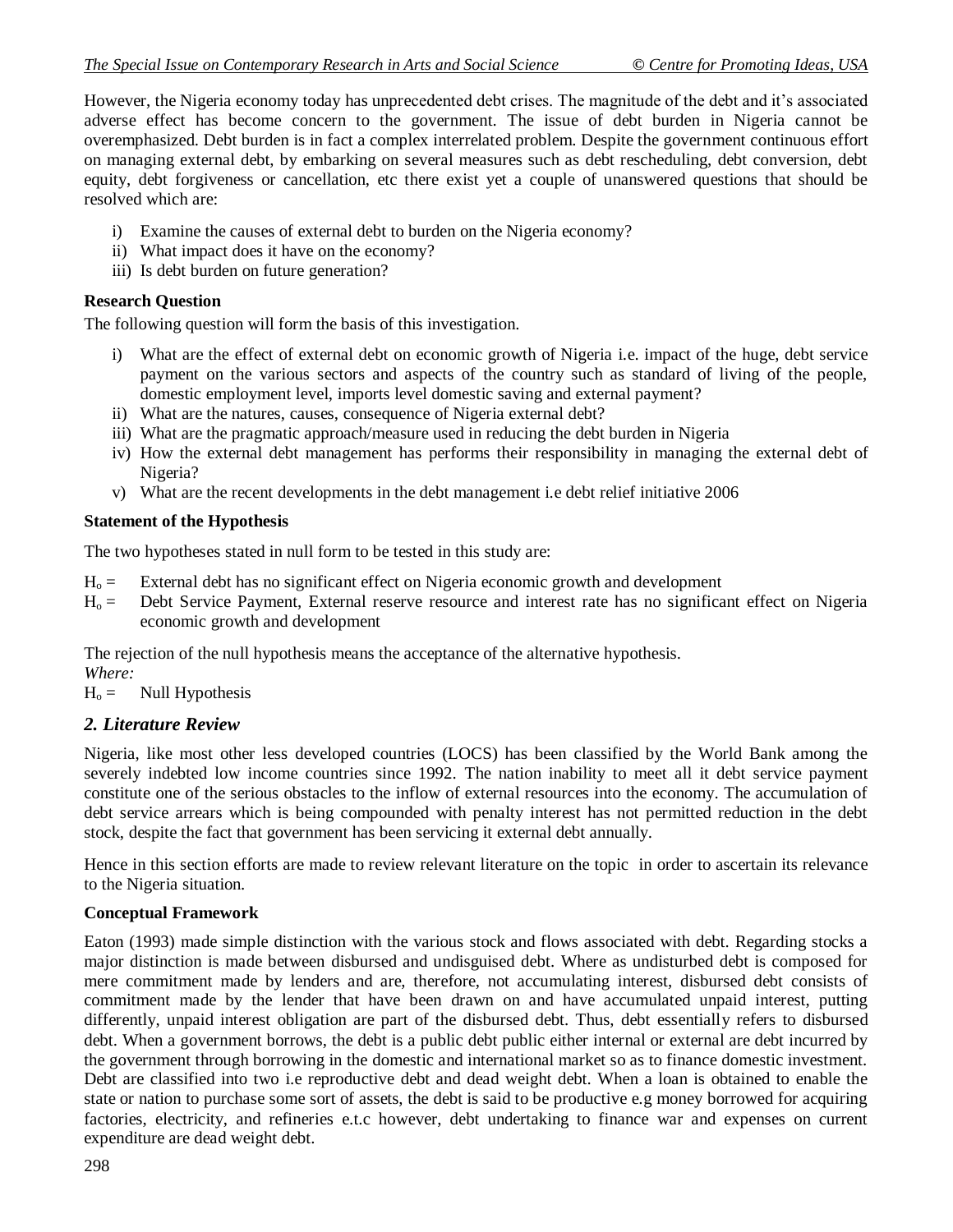When a country obtains loan from aboard, it means that the country can import from abroad goods an services to the value of the loan without the sometime having to export anything for exchange, when capital and interest have to be repaid, the same country will have to get the burden of exporting goods an services. These two types of debt, however require that the borrowers futures saving must cover the interest and principal payment (Debt Servicing). Therefore, debt finance investment need to be productive and well manage enough to earn a rate of return higher than the cost of debt servicing.

For the past two decades, Nigeria has borrowed large amount, often at highly confessional interest rates with the hope to put them on a faster route for development through higher investment, faster growth and poverty improvement but on the constant economic growth and poverty situation are staggering at the door admit excess debts albeit that was the initial intention.

# **Theoretical Framework**

Various theories have been propounded by scholar in an attempt to explain the subject of external debt. The theory includes:

The dual gap analysis explained that development is a function of investment and that such investment which require domestic savings, is not sufficient to ensure that development take place. There must be the possibility of obtaining from abroad the amount that can be invested in any country is identical with the amount that is saved. Further more, if the domestic resources are to be supplemented from abroad, such as excess of import over export  $(i.e. M > E).$ 

 $I-S$  $M - E$ Hence,  $I - S = M - E$ 

In national income accounting, an excess of investment over domestic saving is equivalent to excess surplus of import over export.

 $Income = consumption + import + savings$  $Output = consumption + export + investment$  $Income = output$ Then Investment – Saving  $=$  Import – Export

This is the basis of dual gap analysis, assure that there is a country that requires saving and investment good import to achieve a particular rate of growth. If the available domestic saving fall short of the level necessary to achieve the target rate of growth, a savings investment gap is said to exist on a similar note, if the maximum import requirement needed to achieve the growth target are greater than the maximum possible level of export, then these is an export-import of origin exchange gap.

# **Review of Empirical Studies**

Amaeteng and Amoako-Adu (2002) the empirical study declared that there is a unidirectional and positive casual relationship between foreign debt service and GDP growth after excluding exports revenue growth for Africa and South of Saharan countries during 1983-1990. {Afxention and Serletis, 2004(a)}. These people argued that whether indebtedness impacts on the economic activity of developing countries. It is also argued that if foreign loan are converted into capital and other necessary inputs, development will occur. On the other hand, if borrowing countries misallocate resources or divert them to consumption, the economic development is negatively affected. This study employs the frame work of granger. In doing so, six measure of indebtedness were used as proxies for the multiple mechanisms. Arias (2002) showed a striking diversity of experience with growth episode and poverty changes. This became clear in the study carried out by him where it is seem that while some countries over some periods achieve a significant reduction in poverty as the economy grower others obtain much less appreciable progress. He then concluded that how growth reduces poverty depends on the pattern of growth as well as on the initial inequality of income and assets and its evolution over time.

Ocampo (2004) proclaimed that the external debt situation for number of low income countries, mostly in Africa has become extremely different. For there countries, even fill use of traditional mechanism of rescheduling and debt resection together with continued provision of confessional financing and purist of sound economic policies may not be sufficient to attain sustainable external debt levels within a reasonable period of time and without additional external support.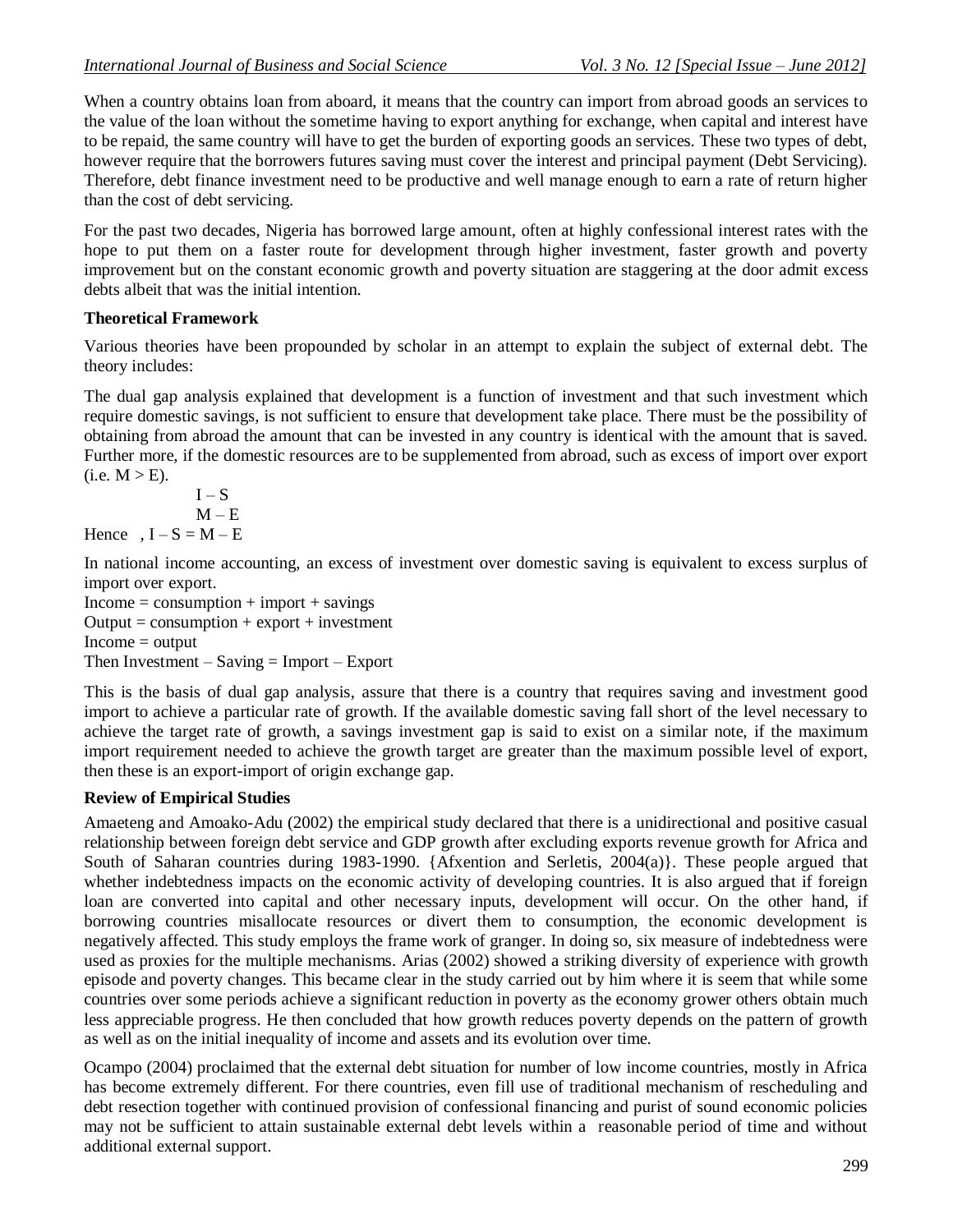Despite the efforts made by countries themselves and the commitment made by the international communities; they are failing behind in their endeavour to achieve the "Millennium Development Goals". Asley (2002) opined that high level of external debt in developing country negatively impact their trade capacities and performance. Debt overhang affects economic reforms and stable monetary policies, export promotion and a reduction in certain trade barrier that will make the economy more market friendly and this, enhances trade performance. Furthermore, debt decreases a government ability to invest in producing and marketing exports, building infrastructure, and establishing a skilled labour force.

Muhtar (2004) also stated that, the service of these debts have direct negative impact on economic development. He says "debt services encroaches on resources needed for socio economic development and poverty reduction. It also contributed to negative net resources flow". Anyanwu et al (1997) was of the opinion that whole scale of white elephant development project in the country is the root cause of our external debt problems. He said instead of emphasis being placed on small rural development project so as to reverse the chaotic trend of urbanization and lessen the opportunity for corruption. According to Nweke (1990) a correct analysis of external debt in a third world country's such as Nigeria must be replace in the content of the country's forceful integration into the western structural and dominated world capitalist economy as a peripheral appendage that provide natural resources and cheap lab our for the industrialization process in the west include lucrative markets for surplus of the advanced country's manufacturers and the advance countries get a very high cost of the manufactured product of the west.

In yet another study showing an in slight from cross-country regression analysis by Hasen (2001) on the impact of aid and external debt in growth and investment the regression result were suggestive of a series of interesting relationships. This then is to say as a result of the explanatory regression there is quite strong evidence of positive impact of aid both on the growth rate in GDP per capital and the investment rate. In Tanzania according to Oxfam (1998) experience illustrated that the effects of debt of beyond finance to impact on the lives of vulnerable household. Give the limited domestic revenue available to government in Tanzania, the claims of foreign creditor reached alarming proportion while public sector external debt absorbs over 40 percent of domestic revenues. Pattillo, Ricci and Poirson (2001), in their paper assessed the non-linear impact of external debt growth using a panel data of ninety three (93) countries over 1969-98 employing econometric methodologies. Their funding suggested the average impact of debt becomes negative at about 160-170 percent of export or 35-40 percent of gross domestic product (GDP).

Ojo (1989), was of the belief that it is no exaggeration to claim that Nigeria huge external debt is one of the hard knots of the Structural Adjustment Programme (SAP) introduce in 1986 to put the economy on a sustainable path of recovery. The corollary of this statement is that of only the high level of debt service payment could not reduce significantly, Nigeria would be in a position to finance larger volume of domestic investments, which would enhance growth and development, but more often than not, a debtor as only limited room to mange a debt crisis to advantage. Smyth and Hsing (1995) have tried to test the federal government debts impact on economic growth and examine if an optimal debt ratio exists that will maximize the economic growth. The author calculated the optimal debt ratio (DEBT/GDPT), which represents the maximum real GDP growth rate (38.4%). The DEBT/GDP ratio corresponding to the maximum GDP growth rate is 38.4 percent. Chowdrg (1994) argued that, external debt burden leads to bad management in highly indebted countries such as exchange rate mismanagement. The expectation of currency devaluation leads to speculative capital flight. Devaluation also causes the currency cost of debt service obligations, deteriorates budget deficit and affect money supply and inflation.

# *3. Methodology*

The whole of economy theory can be viewed as a collection of relation among variables. The subject economies focuses on the testing of the theoretical prepositions embodied in these relations and on the estimation of the variable involves. The relationships of economic theory which can be measured with one or another econometric technique are causal that is they are relationship in which some variables are causes of the variation in other variables. Therefore, this study adopts econometric method of analysis in determining the impact of external debt on economic growth and development in Nigeria and also whether estimation of the parameters has theoretical meaningful and statistically significant Margaret (2002) said designing a research project involves organizing the collection and analysis of data fulfill the purpose of the research and to provide the information, which is Sought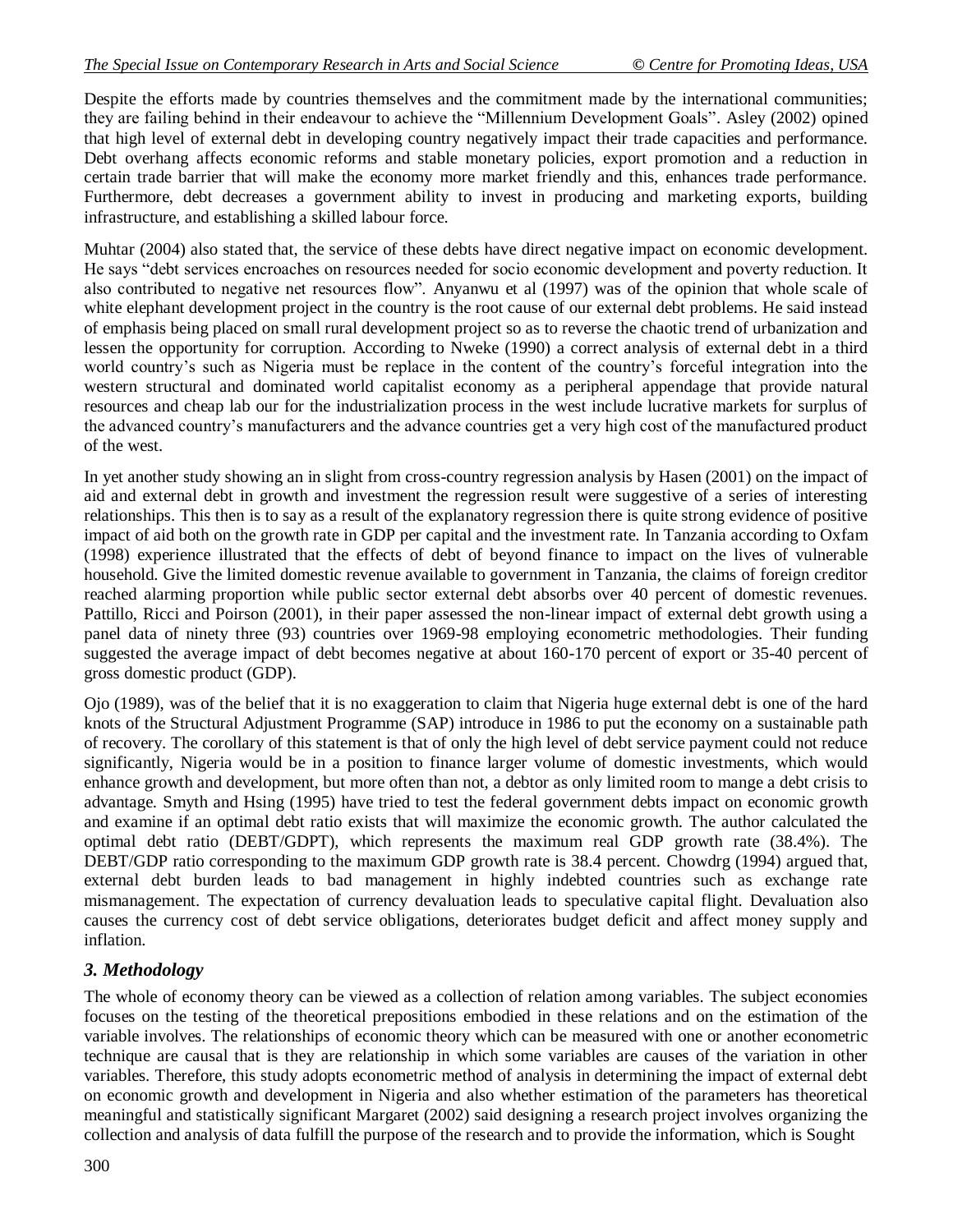Research Methodology has been defined as the process of information, gathering analysis and interpreting data for the purpose of information it is the cure of the research study as it addresses extensive issue relating types and source of data used, method of estimation and evaluation model specification and limitation of Methodology.

#### **Model Specification**

All data collection for the purpose of the study were evaluated, cross checked compared and critically analyzed. The gauge the relationship between the external debt and growth of the Nigeria economy a simple open macro economic debt growth model was applied.

The functional relationship between the variable and proxies can be expressed as

$$
NI = f(DSP, EXTR, INTR)
$$
 (1)

The model employed in the study includes the following.

$$
Y = \beta_0 + \beta_1 X_1 + \beta_2 X_2 + \beta_3 X_3 + U \tag{2}
$$

That is,  $Y = \beta_0 + \beta_1 TDS + \beta_2 EXTR + \beta_3 INTR + U$ 

*Where:*

 $Y = National Income$  $X_1$  = Debt Services Payment  $X_2$  = External Reserves  $X_3$  = Interest Rate  $U =$ Stochastic error term  $β_1, β_2, β_3$  = slope of the regression equation

#### **Method of Data Collection and Estimation Techniques**

Data collection involves any form of data gathering. This research work which is an operational analysis of external debt and its effect on economic growth and development in Nigeria depend mainly on secondary data which are time series data.

By secondary sourced data, we mean the statistical materials which are obtained from institutional records. The data collected will be tested and analyzed adopting the regression technique of ordinary least square method. Thus is a simple mathematical form, the relationship between the variables under consideration becomes.

$$
NI = \beta_0 + \beta_1 DSP + \beta_2 EXTR + \beta_3 INTR + U
$$

Where variables and coefficients are as earlier described

Based on the theoretical underpinning the model, it is expected apriori that There is a positive relationship between External Reserve and National Income; There is positive relationship between Interest Rate and national Income and there is a positive relationship between National Income and Debt Services Payment.

### *Data Analysis of Result*

This section provides an in-depth description on the empirical study of the relationship between external debt variable (debt service payment (DSP), External Reserves (EXTR), and Interest Rates (INTR) and the Nigeria Economic growth represented by (National Income [IN]). The sample results for the twenty-seven year (27yrs) will be presented, analysed and interpreted to show the relationships between the dependent variable and independent variables. An attempt is also made to accept or reject the validity of the hypothesis stated earlier in this study and to make generalized opinion on the relationship. Hence, this section contains the presentation of data, findings, implication of the findings.

#### **Data Presentation**

Table 1 in the appendix presents the data obtained on the variables to test the effect of external debt on economic growth and development of Nigeria. The regression results is presented in table 2 below.

#### **Presentation of Results**

The summary of regression results on NI on DSP, EXTR and INTR for the sample of the data presented in table 1 is presented below while the detailed is contained in the appendix.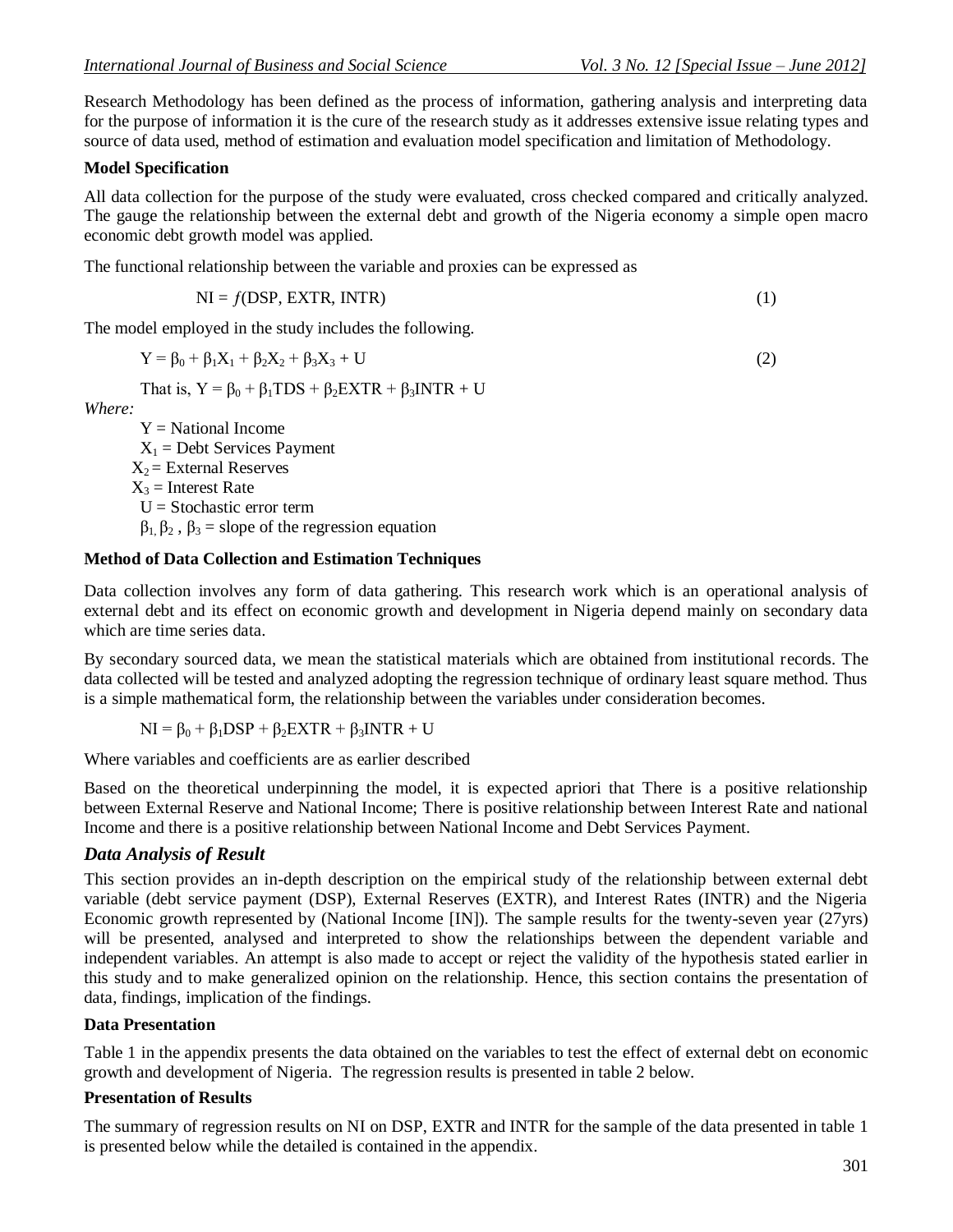| <b>Dependable</b><br><b>Variable</b> | Constant               | <b>DSP</b>             | <b>EXTR</b>            | <b>INTR</b>            | $\mathbf{R}^2$                                       | (Adj)R <sup>2</sup>              | F <sup>c</sup>                                      | D.W                |
|--------------------------------------|------------------------|------------------------|------------------------|------------------------|------------------------------------------------------|----------------------------------|-----------------------------------------------------|--------------------|
| NI                                   | 184813.6<br>(0.137058) | 12.78853<br>(2.125746) | 0.427080<br>(3.783125) | 59023.00<br>(0.816244) | $\circ$<br>∞<br>$\overline{\phantom{0}}$<br>$\Omega$ | 668<br>$\Omega$<br>n<br>त्त<br>0 | 5000<br>$\sqrt{2}$<br>$\mathbf{\Omega}$<br>$\infty$ | $\sim$<br>$\sigma$ |

**Table 2. OLS Regression Results**

Source: Author's Computation

NOTE:  $T^C$  Calculated is show in parenthesis in the table above  $NI = F(DSP, EXTR, INTR)$ NI = 184813.6 + 12.78853 DSP + 427080 EXTR + 59023.0 INTR Std. Error = (1348430) (6.016018) (0.112891) (72310.45)  $T^{C} = (0.137058) (2.125746) (3.783125) (0.816244)$  $R^2 = 0.518476$ ; D.W = 0.920023; F. Stat = 8.255000; df = n – k = 27 – 4 = 23

### **Interpretation of Results**

From the summary of the estimated results above the effect of external debt on Nigerian economy within the scope of the model formulated has been adequate tested. NI). The coefficient of the dependent variable i.e. National Income (NI) at zero level of the explanatory of all independent variable is given as 184813.6. This indicates a positive relationship between the constant parameter and National Income. Although the constant has no significant meaning in the model than reflecting the value of National Income when other explanatory variables are held constant. Also the result exerts a positive relationship between the external debt and National Income.

The coefficient of debt service payment (DSP) there is a positive relationship between the national Income and the debt service payment (DSP) at 49% increase in DSP will lead to 127.89% increase in NI. The relationship fails to conforms to the aprior expectation. Hence 1% rise in the DSP will bring about 12% increase in the National Income (NI). The coefficient of external reserve shows a positive relationship with the dependent variable national Income (NI) at 49% increase in EXTR will also lead to 4.2790 in National Income. This relationship conforms to the aprior expectation. A 1% rise in the EXTR is expected to bring about 42% increases in National Income.

The coefficient of interest rate (INTR) is directly relationship to the National Income (NI) at 49% increase in INTR will result in 59023% increase in National Income (NI). This relationship fails to conform with the aprior expectation. However, a unit rise in the INTR is expected to bring about 18% increase in National Income (NI). The coefficient of multiple determination  $(R^2)$  is 0.52 i.e. 52%. This indicates that about 52% of the total systematic variations in the National Income is jointly explained by the variation in all the explanatory variables DSP, EXTR and INTR. The remaining 48% could be attributed to the stochastic error term not included in the model.

# **Findings**

The analysis shows that, there exist positive relationship between the national Income and Debt Services Payment (DSP) and Positive relationship between National Income and External Reserve (EXTR) and Positive relationship between National Income and Interest Rate during the period under consideration. This conforms to the aprior expectation. A unit increase in Debt services Payment will give rises to the national income by 12.78853 while a unit increased in External reserves will gives rise to the national income by 0.427080. also a unit increase in interest rate will give rises to the national income by 59023.00.

In order to determine the goodness of the model and the coefficient do determination  $(R^2)$  is considered. The  $R^2$  is 0.518476 suggesting that about 52% variation in national income is explained by Debt Service Payment (DSP), External Reserves (EXTR) and Interest Rate (INTR), while 48% of variation is be accounted by unenclosed variable in the model. The empirical investigation shows that explanating variable i.e (DSP) Debt Service Payment, (EXTR) External Reserve and (INTR) Interest Rate are statistically significant.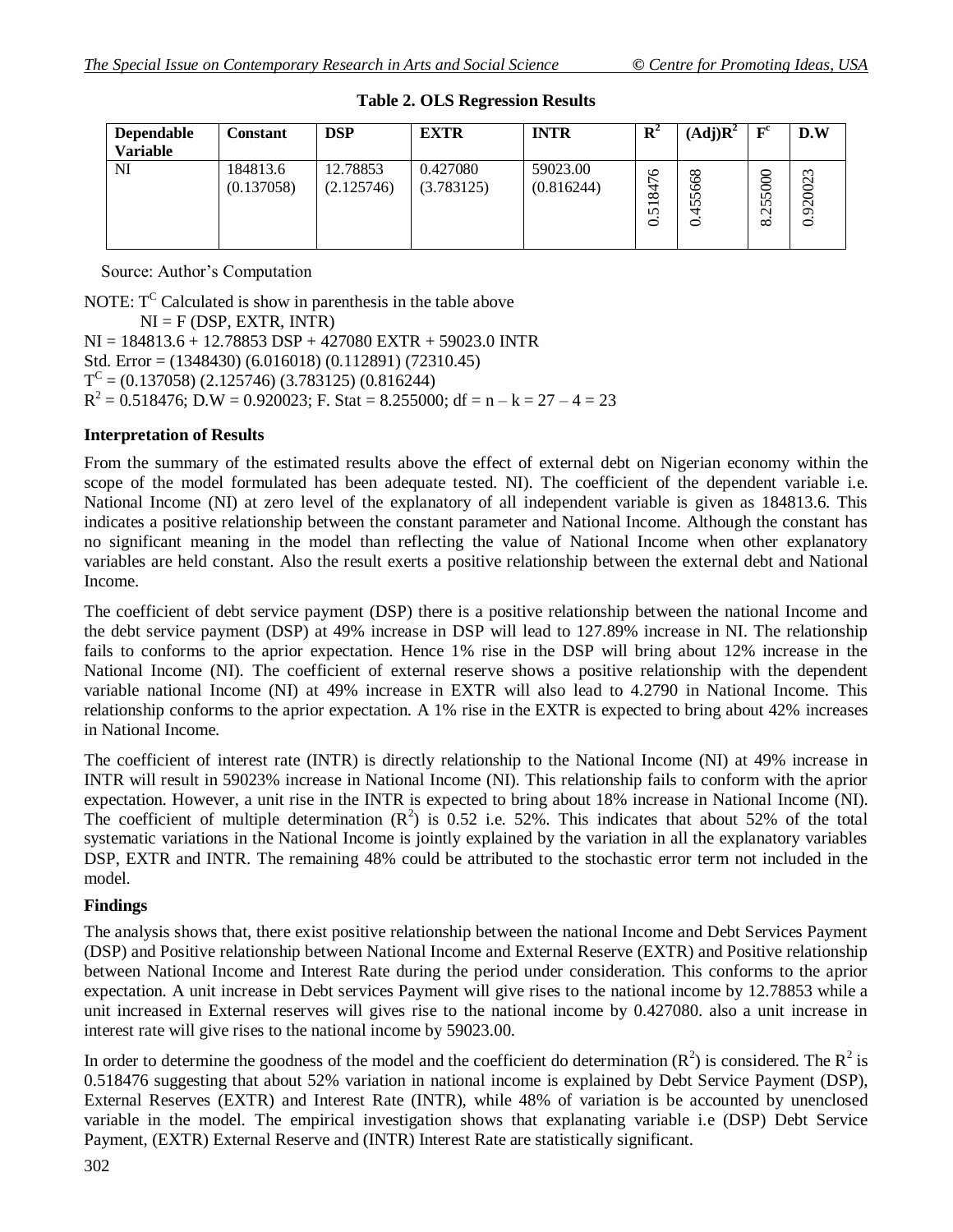The above is also in line with Dual-gap analysis proposition which argued that development is a function of investment and that such investment which required domestic savings, is not sufficient to ensure that development take place. There must be the possibility of obtaining from abroad the amount that can be invested in any country is identical with the amount that is saved. This is the basis of dual gap analysis, assure that there is a country that require saving and investment good import to achieve a particular rate of growth. As a distinctive contribution to development theory, the dual gap analysis posits that it foreign exchange is the dominant constraints the foreign borrowing is the also made to supplement foreign exchange. This also in lien with the apriori expectation that the variable EXTR and National Income are positive.

Conclusively, the f-statistics further confirm that all the variable in our model sufficiently explain the effect of external debt on economic growth in Nigeria hence it accept the alternative hypothesis that is the external debt has significant effect on economic growth in Nigeria. The explanatory of the analysis highly regarded the value of the coefficient of determination of external debt is 52% and this is high enough to explain the variation in national income (NI). The alternative hypothesis  $(H_1)$  external debt has significant effect on the Nigeria economic and development hold good. This seems to support the empirical assertion by Amaeteng & Amoako Adu (2002) that it is necessary to manage external debt in the best possible today to get the maximum. Therefore, form an overall view the implication of these finding is the external debt is an integral part/determinant of the effect on the Nigeria economic and development and there is need to put in place policy measure that will ensure proper debt management and efficiency in the use of debt facilities.

### *Summary and Conclusion*

This study has discussed the external burden articulated the nearest put in please by government to ameliorate it and assessed the success so far achieved. It also observed that the magnitude of the external debt outstanding mirrors the impact of pressure under which the economy has been function especially since the eruption of the oil crisis in 1981. Beside rapid accumulation of trade arrears from 1982 the debt problem had been traced to the fall in the crude oil prices, collapse in commodity prices and the protracted softening of the would market since 1981 with the resultant decline in foreign exchange earnings and pressure on the balance of payment.

Nigeria debt crisis can be attributed to both exogenous and endogenous factors such as the nature of the economy, economic policies, depending on oil, swindling foreign exchange receipt, the origin of Nigeria external debt dated back to 1985. The external debt was low until it rose astronomically in 1978 due to Nigerian's involvement in the international capital market. Debt service payments were within management limits unit 1982 by became unmanageable in 1983 because of the relative importance of private lending. All the indicators of the extent of the extent of the external debt burden showed the several of the problem. A high proportion of the debt service payment, a reflection of the high and indiscriminate increase interest rate problem worsened. During the SAP period. Given the heavy burden of external debt and declining trend in world oil prices, Nigerian has been facing a difficult balance of payment prospect in an encouraging growth rate and negative net foreign exchange flows.

The brain drain and other form of exploitation are much greater than the external debt contracted by the underdeveloped countries put together. Therefore, there is the need to struggle for the cancellation of the external debts of a country like Nigeria with the limited possibilities of paying them off without putting the burden on the suffering to heighten the burden debt servicing under the new condition the condition. Like most third world country problem of underdeveloped no poor most third world country can single handedly flight and win this battle which falls within the ongoing quest for a new international economic order. So, third world countries need to comes together on this singular difficulties and to present a strong and united front vis-vis western imperialism.

# *References*

| Adebayo O.O. (1990):            | Nigeria External Debt Crisis Its Management: Malthouse Press Ltd, Lagos Pg 23-27                                    |
|---------------------------------|---------------------------------------------------------------------------------------------------------------------|
| Adeusi and Dare (2001):         | Financial Aspects of Development Pg 51-52 Tomol Publisher                                                           |
| Afxention and Serletis, (1996): | Indebtedness Impacts on the Economic Activity of Developing Countries                                               |
| Ajayi, E.A. (1989):             | Nigeria Debt Management Experience C.B.N of Nigeria Bullion April/June 1987 Vol 13                                  |
|                                 | No 2 Pg 25                                                                                                          |
| Ajayi L.B., (2005):             | Mathematics of Finance; Abisco Press, Abuja Nigeria                                                                 |
|                                 | Amaeteng and Amoako A. (2002): Unidirectional and Positive Causal Relationship between Foreign Debt service and GDP |
|                                 | Growth                                                                                                              |